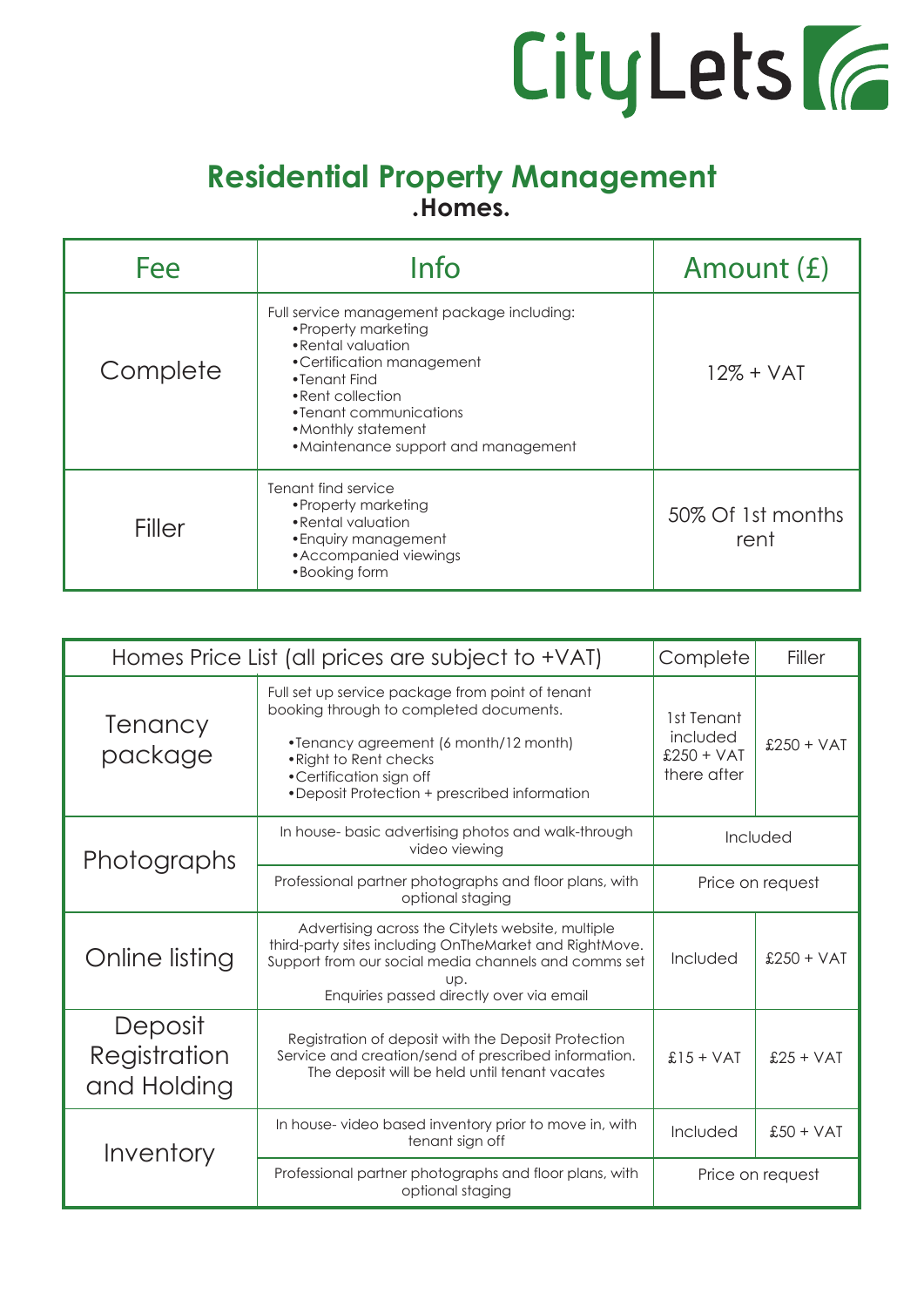## CityLets (6

| Credit<br>checks                              | Experian soft credit report on tenant and/or guarantor                                                                                                                                                                     | $£10 + VAT$                                                                                                                                  | $£15 + VAT$                                      |
|-----------------------------------------------|----------------------------------------------------------------------------------------------------------------------------------------------------------------------------------------------------------------------------|----------------------------------------------------------------------------------------------------------------------------------------------|--------------------------------------------------|
| Referencing                                   | • Linked Address, Identity & Fraud Information<br>.CCJs, Decrees, and other court information<br>• Affordability Rating<br>• Previous Landlord Reference<br>•Income & Employment Check                                     | $£25 + VAT$                                                                                                                                  | $£25 + VAT$                                      |
| Withdrawal<br>Fee – before<br>letting         | If the property is withdrawn from the market prior to a<br>let being agreed with CityLets                                                                                                                                  | $£100 + VAT$                                                                                                                                 |                                                  |
| Withdrawal<br>$Fee$ – during<br>management    | The cost to break contract at any time, with a 30 day<br>notice period                                                                                                                                                     | All commissions for<br>existing tenancies. With<br>a minimum of £300 per<br>tenancy<br>THIS IS NOT APPLICABLE<br><b>TO FILLER PROPERTIES</b> |                                                  |
| <b>Tenancy</b><br><b>Hand Over</b>            | If withdrawing from management and retaining the<br>tenant. This cost covers the administration costs to<br>supply all tenant documents and introduction and<br>comms to manage the handover process.                      | $£100 + VAT$                                                                                                                                 | N/A                                              |
| Rental<br><b>Review</b>                       | A property visit and walk through gauge current rental<br>value. Supply of a base rate and list rate with some<br>guides and suggestion to increase returns.                                                               | Included                                                                                                                                     | $£100 + VAT$                                     |
| Rent<br>increase                              | This includes a rental valuation, tenant communication<br>and formal serving of relevant section 13 notice.                                                                                                                | $£100 + VAT$                                                                                                                                 | $£250 + VAT$                                     |
| <b>Fixed Term</b><br>Renewal                  | At the end of a fixed term tenancy we will negotiate<br>and rebook on a further 6 or 12 months agreement                                                                                                                   | $£50 + VAT$                                                                                                                                  | $£100 + VAT$                                     |
| Deposit<br>dispute                            | If a dispute is raised against charges by the landlord or<br>tenant, Citylets will support in communication and<br>submission of said charges and process.                                                                 | $£50 + VAT$                                                                                                                                  | $£50 + VAT$                                      |
| Arrears &<br>Rental<br>Support                | If a tenant is late on rent payments or support is<br>required in negotiating payment plans or formal steps                                                                                                                |                                                                                                                                              | $£50 + VAT$<br>and 20% of<br>monies<br>recovered |
| Possession<br>Notice +<br>Support<br>services | The serving of relevant section notices including:<br>•Section 21 and section 8 notices<br>• Creation and filing of relevant notices<br>• All tenant communications around sections<br>• Follow up to delivery and serving | $£150 + VAT$                                                                                                                                 | $£250 + VAT$                                     |